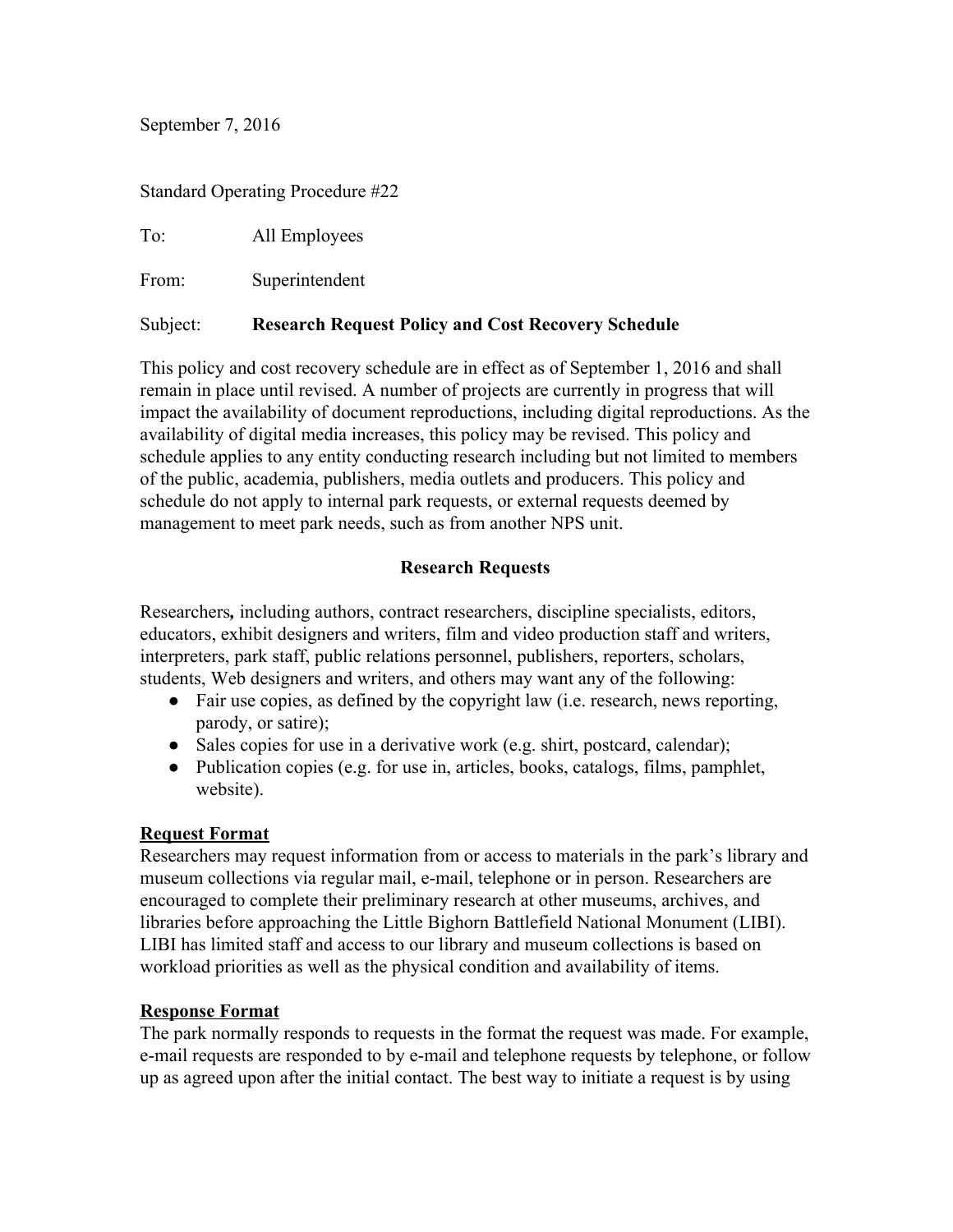Ì Little Bighorn Battlefield National Monument Standard Operating Procedure 22 Research Requests and Cost Recovery Page **2** of **13** 

the research request email address: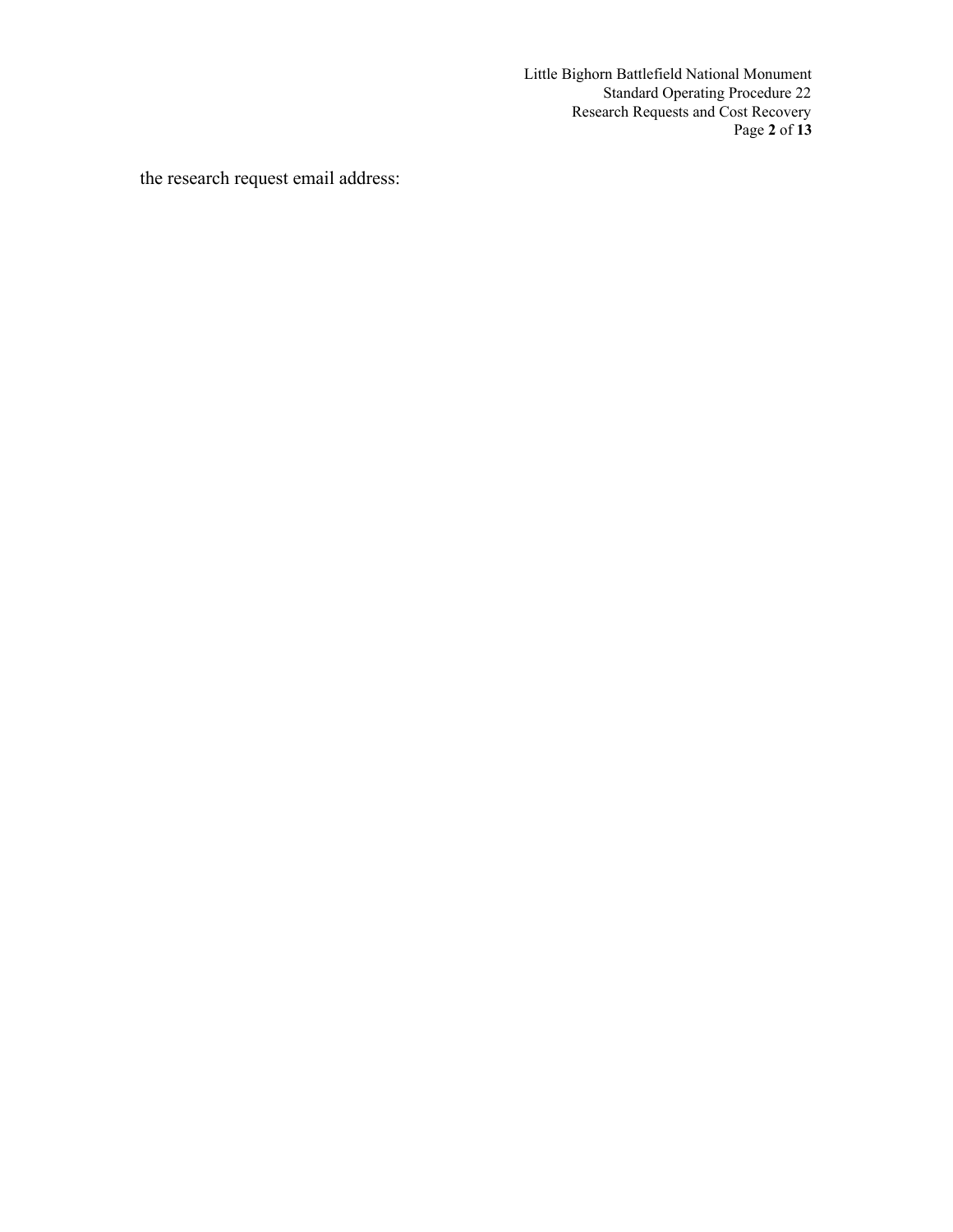Page **3** of **13**  Little Bighorn Battlefield National Monument Standard Operating Procedure 22 Research Requests and Cost Recovery

classified under the Native American Graves Protection and Repatriation Act (NAGPRA) are sensitive and not available for research purposes.

Certain materials in the Little Bighorn Battlefield National Monument library and museum collections may be protected by U.S. Copyright Law (Title 17, U.S.C.), or restricted by one or more of the following: NPS gift or purchase agreements, donor restrictions, privacy and publicity rights, licensing and trademarks, FOIA exemptions, among others. Please refer to the Restrictions and Conditions for Use of Collections Materials form (Appendix 1) for terms and agreements regarding the use of materials with restrictions.

### **Publications**

additional copy of the image is required for the new purpose. Publication refers to any use of an item or image in a format that makes it available to the public. This includes both print and digital forms, such as placing an item on a website. The NPS only provides permission to publish for a one-time use in specific publications or for specific purposes outlined in an individualized Permission to Publish letter (Appendix 1). If a researcher wants to reuse an item they previously obtained for a new publication or purpose, they must submit a new request. Cost recovery may apply if an

If the item(s) requested are utilized in a publication, the park requests two copies of the final publication to be provided to NPS. One copy should be in print format and the second in electronic format if available (PDF-A format preferred). The items would then become available at the White Swan Library for staff, researchers, and the public to view and use in future research. The park also requests permissions to utilize items on their website and for educational purposes.

## **Cost Recovery Schedule**

## **Authority**

Under the authority of 43 USC 1460:

"Secretary of the Interior or any of the officers of that Department, *may…furnish copies of any official books, records, papers, documents, maps, plats or diagrams within his custody and may charge therefore a sum equal to the cost of production thereof* [of the copy]*, plus the cost of administrative services involved in handling the records for such purposes…."* 

 used for future purposes for the library and museum collections. LIBI will provide basic services on a cost-recovery charge back basis once all appropriate forms (e.g. research registration form, restrictions agreement, cost recovery agreement) have been received. Cost recovery funds will be deposited into a donation account and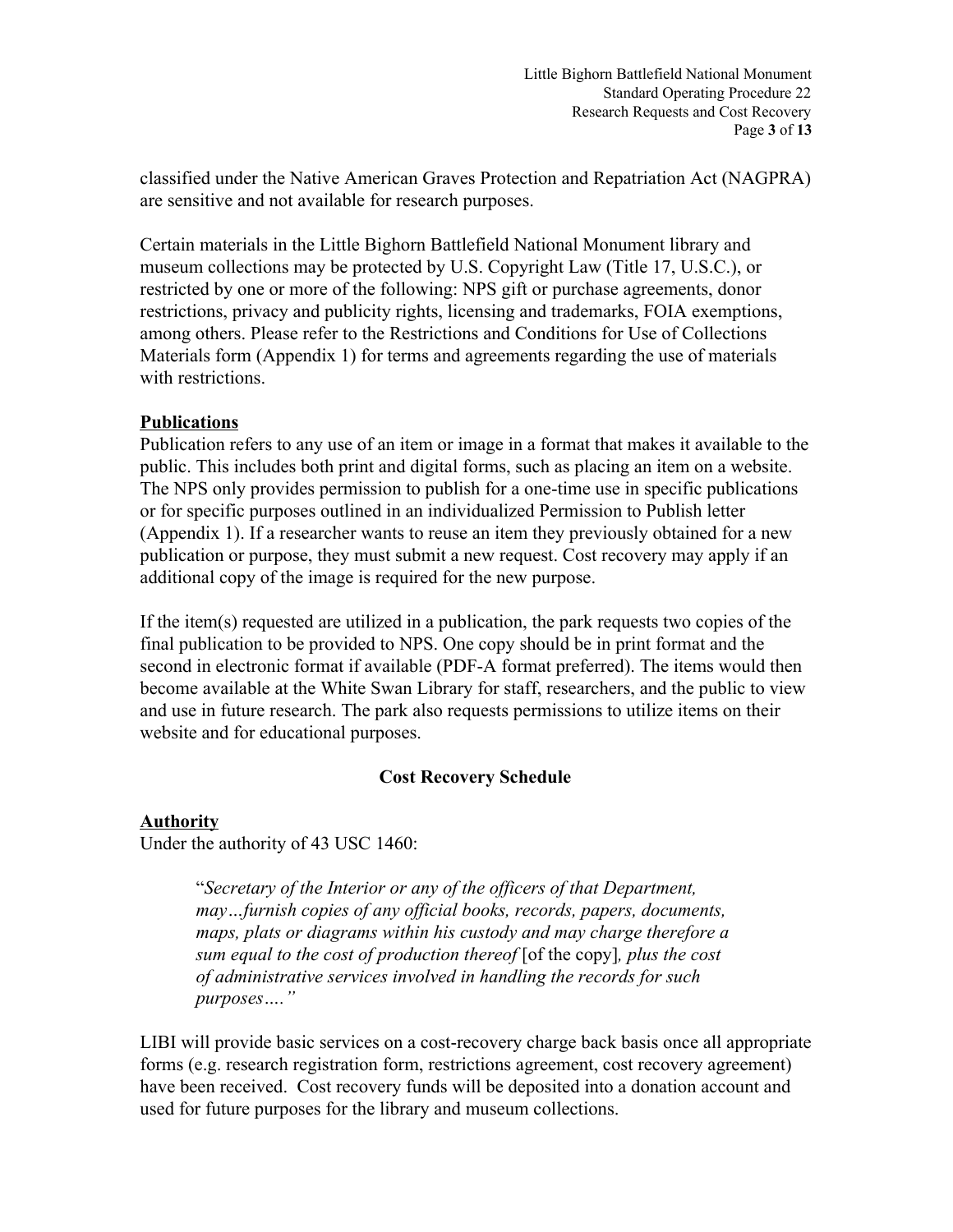Page **4** of **13**  Little Bighorn Battlefield National Monument Standard Operating Procedure 22 Research Requests and Cost Recovery

### **Cost Recovery Fees for Research**

to move forward with the request. All research requests include two complimentary hours of staff time for research and fulfillment of the request. All requests requiring more than the initial two-hour time will be charged an hourly rate of \$35.00. If a request may take more than that initial hour, park staff will contact the researcher with an estimate of how many additional hours the request will take to fill. This will allow the researcher to determine if they want the park

typical requests will incur a cost recovery fee of \$35-\$70. Items in Digital Format: An average request for images, documents, and information that are available in a **digital format** typically take 2-3 hours of staff time to fulfill. This includes locating items, processing, communication with the researcher, creation of required documentation, and fulfillment of requests. Most

Items not in Digital Format: Requests for items that are not in a digital format often require more staff time. The park does not make physical reproductions of materials and not all items can be digitized or made accessible in a digital format.

WACC Access: If requested items are stored at WACC, the park follows established procedures for allowing access to LIBI museum collections through WACC. The request is evaluated, reviewed, and then forwarded onto the park's museum curator for approval. Cost Recovery for these items will be determined according to the WACC schedule (See example in Appendix 1).

**Additional Fees** may apply as follows:

- applied. • If items are requested on a CD or DVD, an additional \$5 fee per disc will be
- ● If items are sent via FedEx, the cost of shipping will be applied.
- occurs, the costs of those services will be applied. • If an item cannot be digitized or copied at the park, the park may, when appropriate, have the item sent to an off-site facility for reproduction. If that

A **Cost Recovery Agreement** (included in Appendix 1) will be provided once the amount has been determined. All orders are prepaid. The preferred form of payment is online through www.pay.gov. If this method of payment is agreed to, the researcher will receive an email invoice from the park with instructions and information for payment. An alternative method of payment is by check or money order payable to the National Park Service and delivered to:

Little Bighorn Battlefield National Monument ATTN: Research Requests/Resource Management PO Box 39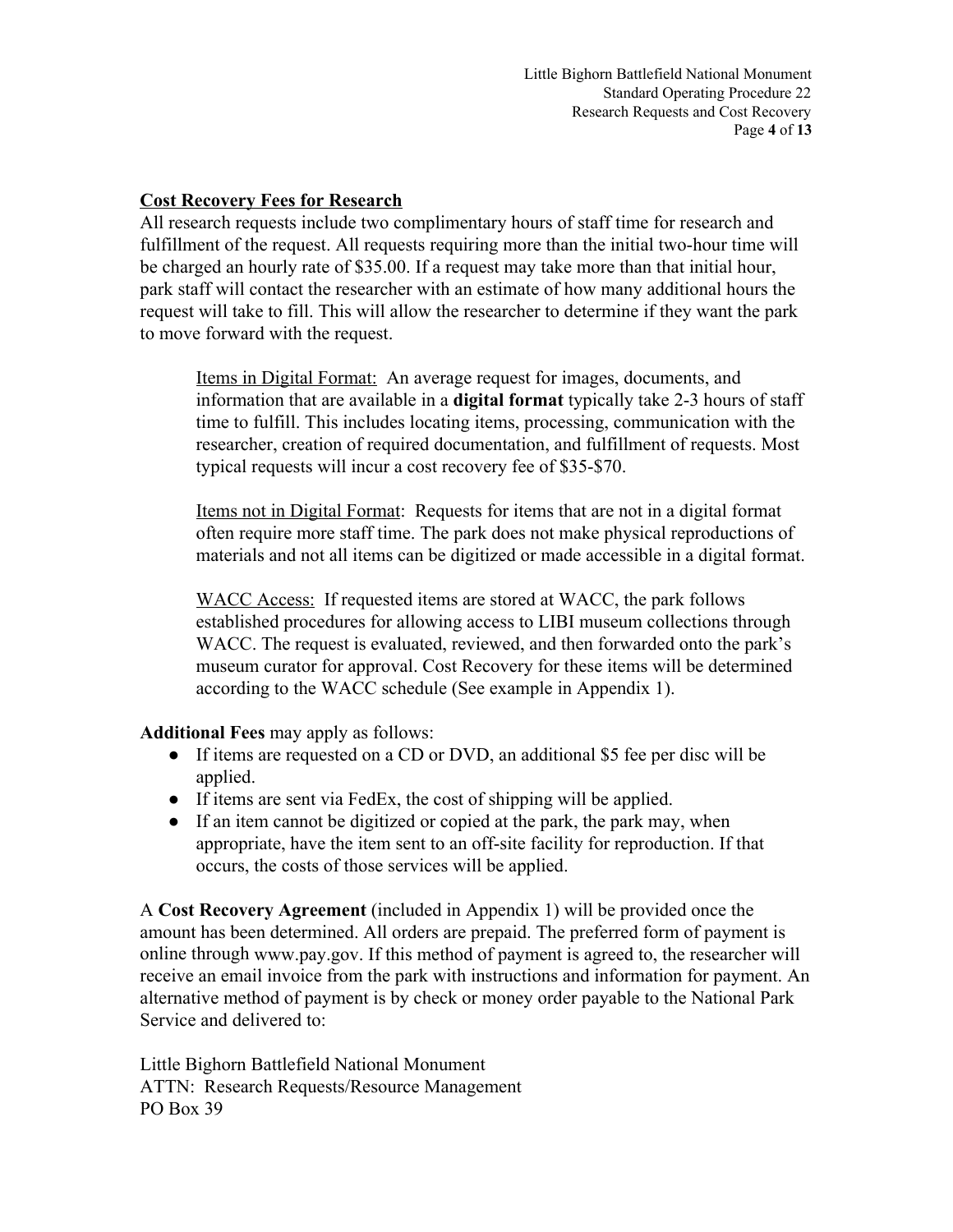Page **5** of **13**  Little Bighorn Battlefield National Monument Standard Operating Procedure 22 Research Requests and Cost Recovery

Crow Agency, MT 59022-0039

 disk and sent by U.S. Mail unless a special delivery service, such as FedEx is requested. Typically, orders will be fulfilled by email, the NPS secure file transfer site, or burned to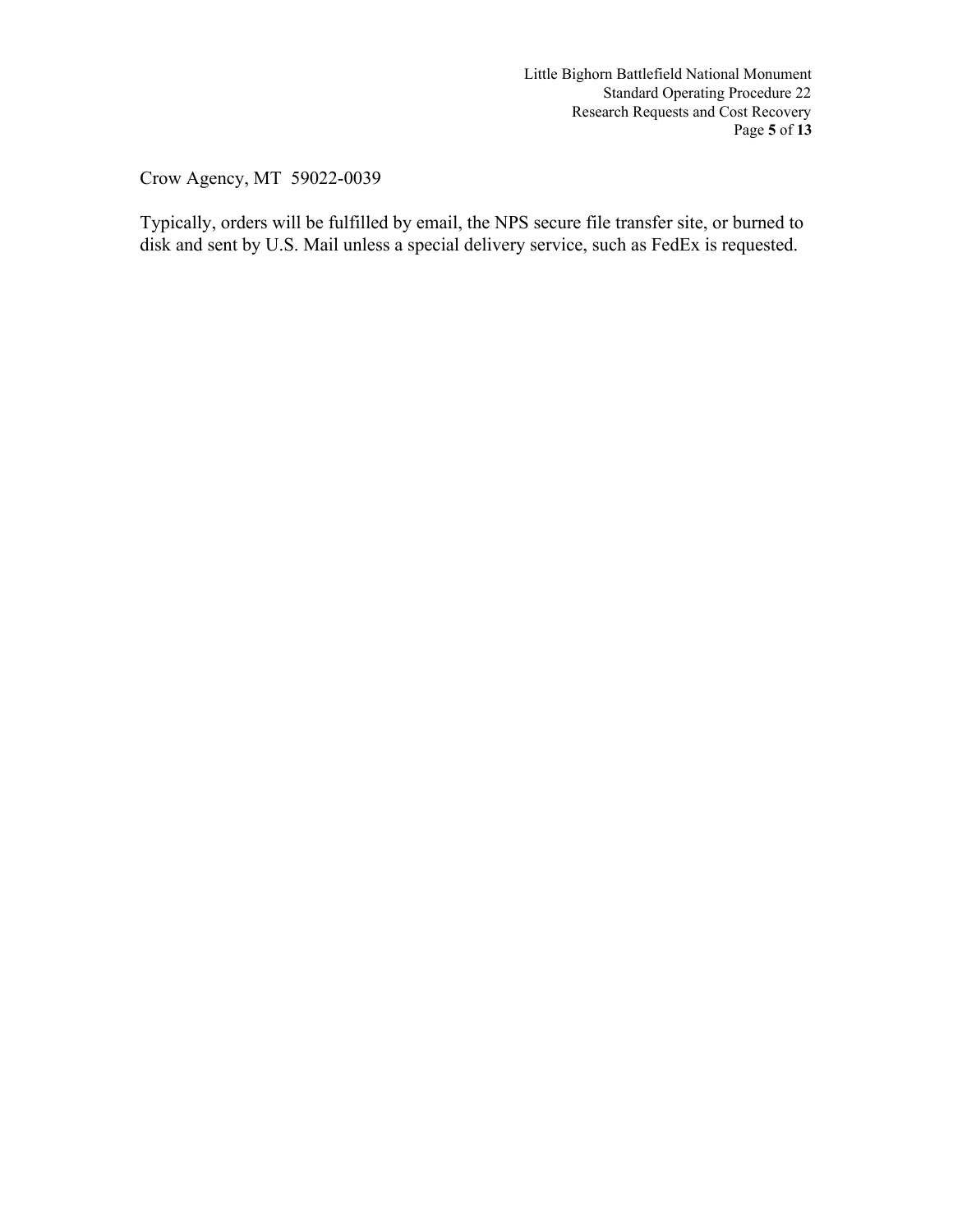Page **6** of **13**  Little Bighorn Battlefield National Monument Standard Operating Procedure 22 Research Requests and Cost Recovery

# **APPENDIX 1: Forms**

- Researcher Registration Form
- Restrictions and Conditions
- LIBI Cost Recovery Form
- WACC Cost Recovery Form
- Permission to Publish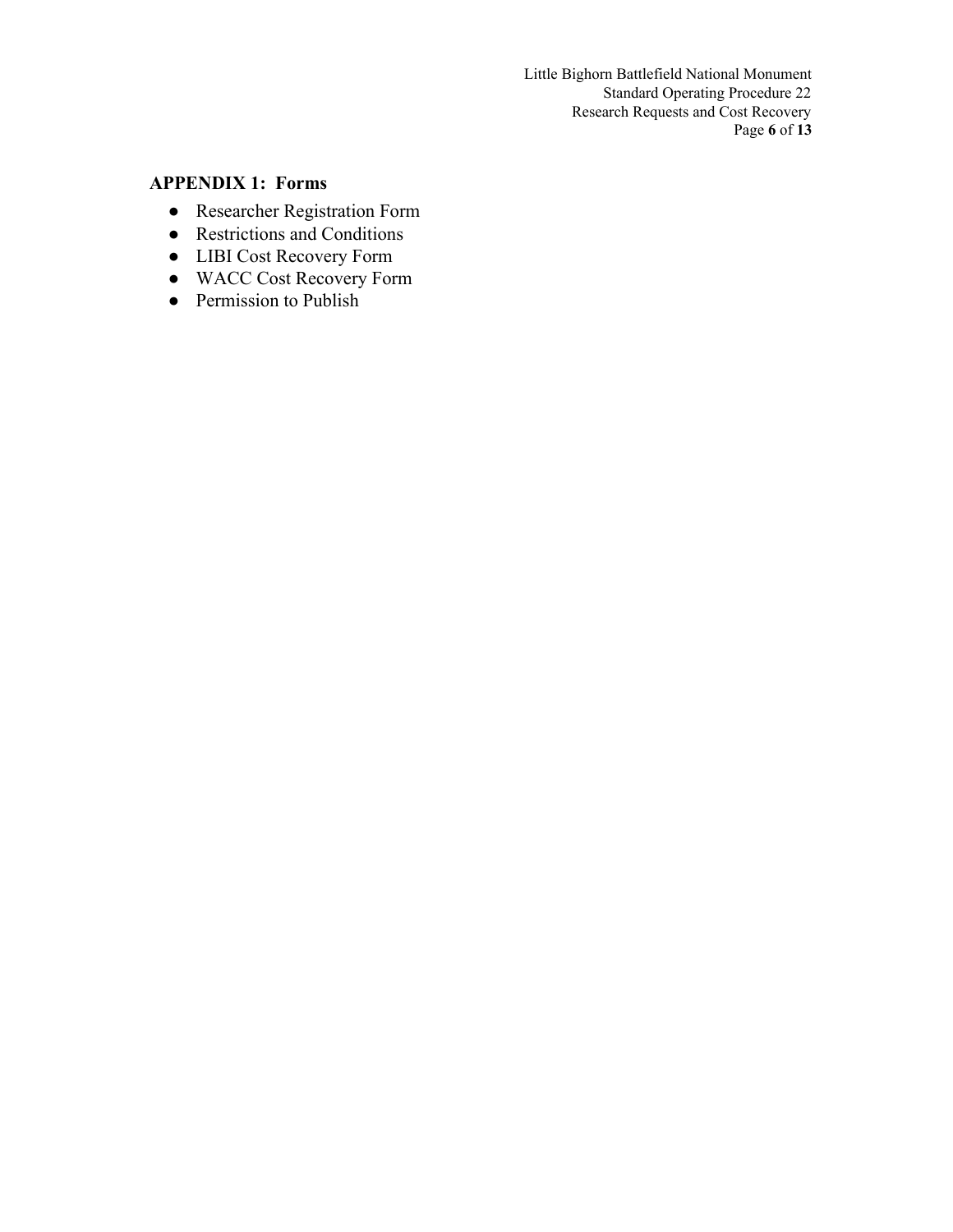Page **7** of **13**  Little Bighorn Battlefield National Monument Standard Operating Procedure 22 Research Requests and Cost Recovery

### **LITTLE BIGHORN BATTLEFIELD NATIONAL MONUMENT RESEARCH REGISTRATION FORM**



United States Department of the Interior NATIONAL PARK SERVICE

> LITTLE BIGHORN BATTLEFIELD **NATIONAL MONUMENT** 756 Battlefield Tour Road Crow Agency, MT 59022



### **Researcher Registration Form**

| Name:                                                        |                         |  |       |      | Date: |          |  |
|--------------------------------------------------------------|-------------------------|--|-------|------|-------|----------|--|
| Picture ID Type and Number:                                  |                         |  |       |      |       |          |  |
| Institutional affiliation:                                   |                         |  |       |      |       |          |  |
|                                                              | Work address:           |  |       |      |       |          |  |
|                                                              | Phone:                  |  |       | Fax: |       | Email:   |  |
| Home address:                                                |                         |  |       |      |       |          |  |
|                                                              | Phone:                  |  |       | Fax: |       | Email:   |  |
|                                                              | Contacted Park through: |  |       |      |       |          |  |
| Visit                                                        | Letter                  |  | Phone | Fax  | FOIA  | Subpoena |  |
| Research project summary:                                    |                         |  |       |      |       |          |  |
|                                                              |                         |  |       |      |       |          |  |
| Publication plans (publisher, type of publication, and date: |                         |  |       |      |       |          |  |
|                                                              |                         |  |       |      |       |          |  |
| Other special requirements:                                  |                         |  |       |      |       |          |  |
| Collections used (Name and box number):                      |                         |  |       |      |       |          |  |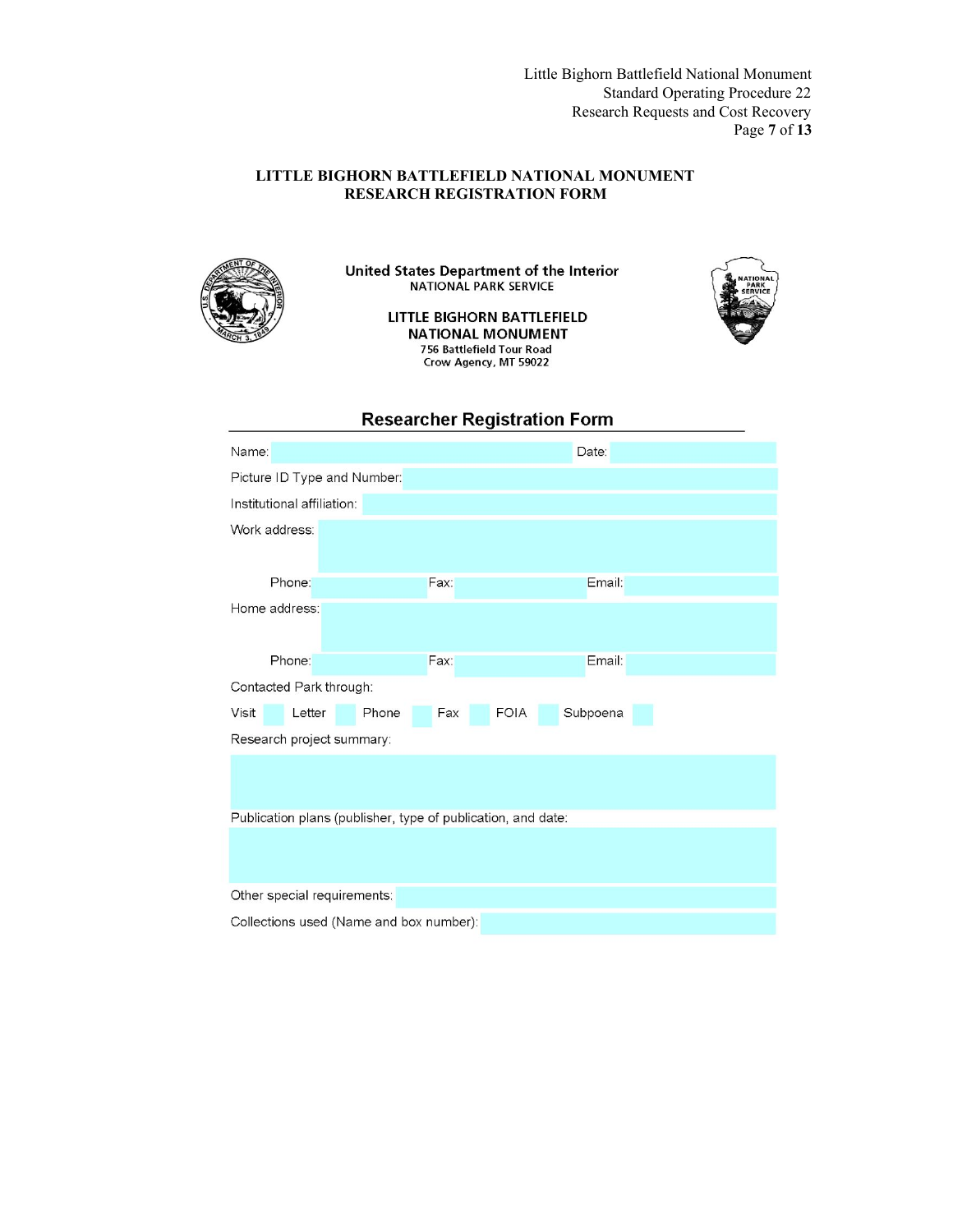Page **8** of **13**  Little Bighorn Battlefield National Monument Standard Operating Procedure 22 Research Requests and Cost Recovery

### **LITTLE BIGHORN BATTLEFIELD NATIONAL MONUMENT RESTRICTIONS AND CONDITIONS FOR COLLECTION USE**

### **Intellectual Property Rights**

The Researcher agrees to release and discharge the Little Bighorn Battlefield National Monument (The Park) and the National Park Service (NPS) from any and all claims and demands arising out of, or in connection with, the use of the image, including without limitation any and all claims with regard to intellectual property rights, such as donor restrictions, copyright, privacy, publicity, libel, and related legal issues.

The copyright law of the United States (Title 17, United States Code) governs the making of reproductions of copyrighted materials. The various state privacy acts govern the use of materials that document private individuals, groups, and corporations. Under certain conditions specified in the law, libraries and archives are authorized to furnish a reproduction if the document does not infringe the rights of an individual, group, or corporation. These specified conditions of authorized use include:

- Non-commercial and non-profit study, scholarship, research, or teaching
- Criticism, commentary, or news reporting
- An NPS preservation or security copy
- A research copy for deposit at another institution.

If the researcher uses a copy or reproduction for purposes in excess of "fair use", **they are** personally liable for infringement and agree to indemnify the NPS from any legal action as a result of the error. The Park's furnishing of a photographic, xerographic, digital, or other copy of a document **does not** indicate permission to publish, exhibit, perform, reproduce, sell, distribute, or prepare derivative works from or of the item.

 "fair use". The Researcher agrees to obtain all intellectual property rights, including copyright from the rights holder(s). Permission to publish, exhibit, perform, reproduce, prepare derivative works from, sell, or otherwise distribute the item must be obtained by the researcher from the holder of the original copyright (or if the creator is dead from his/hers heirs) as well as from any individual(s), groups, or corporations whose name, image, recorded words, or private information (e.g., employment information) may be reproduced in the source material. The holder of rights to items in the Park's collections **may not be** the NPS. The NPS is not legally liable for copyright, privacy, or publicity infringement when materials are wrongfully used after being provided to researchers for

The Park reserves the right to refuse to fill a request if fulfillment would violate rights restrictions (including but not limited to copyright and donor restrictions) and/or federal or state privacy or publicity law. The Park also places restrictions on the use of cameras, photocopiers, and scanners in the research room.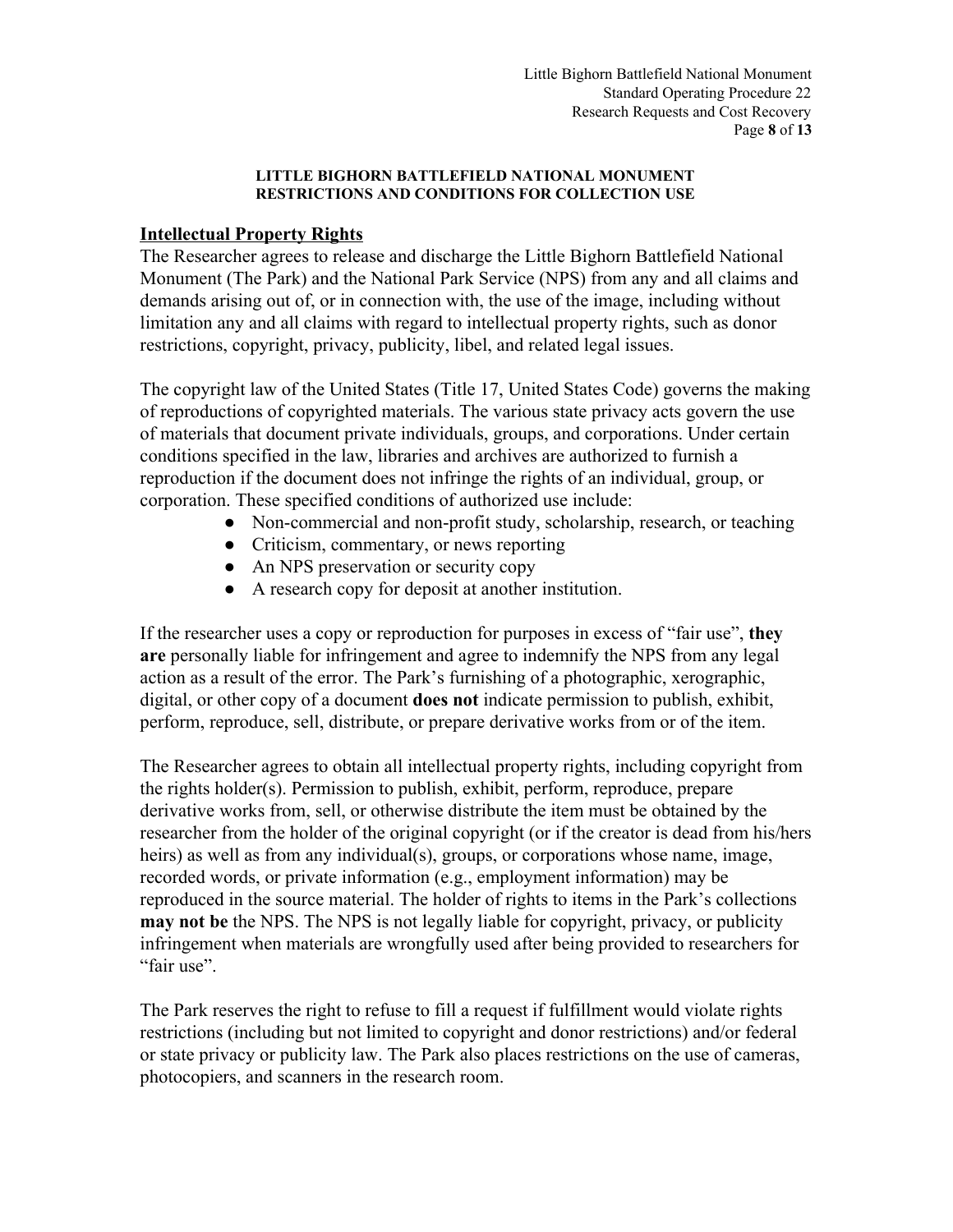# **Use in Publications**

 or the NPS's right to use or grant others permission to use the item Researchers looking to publish items from the collection (including but not limited to print and/or digital format) must ask for permission to publish. When granted, permissions are granted to publish for a one-time use in specific publications or for specific purposes outlined in a Permission to Publish document. Additional use of the item may require additional permissions. Researchers agree to prohibit third party use of the item. Researchers understand that the use of the image does not surrender the Park's

## **Captions and Credits**

Images must credit the NPS and the Park in the caption, as noted below. This caption will be provided by park staff:

Courtesy of the National Park Service, Little Bighorn Battlefield National Monument, Item Number, Photographer or Artist, Title or Description of Work, Date.

# **Agreement**

I, the researcher, understand and agree to the above terms and will indemnify, defend, save, and hold the NPS harmless from all claims, demands, losses, or damages (including attorney's fees and expenses) arising out of any legal action, settlement, or adjustment resulting from my not having followed the guidelines provided above.

| <b>Printed Name</b> | Signature | Date |
|---------------------|-----------|------|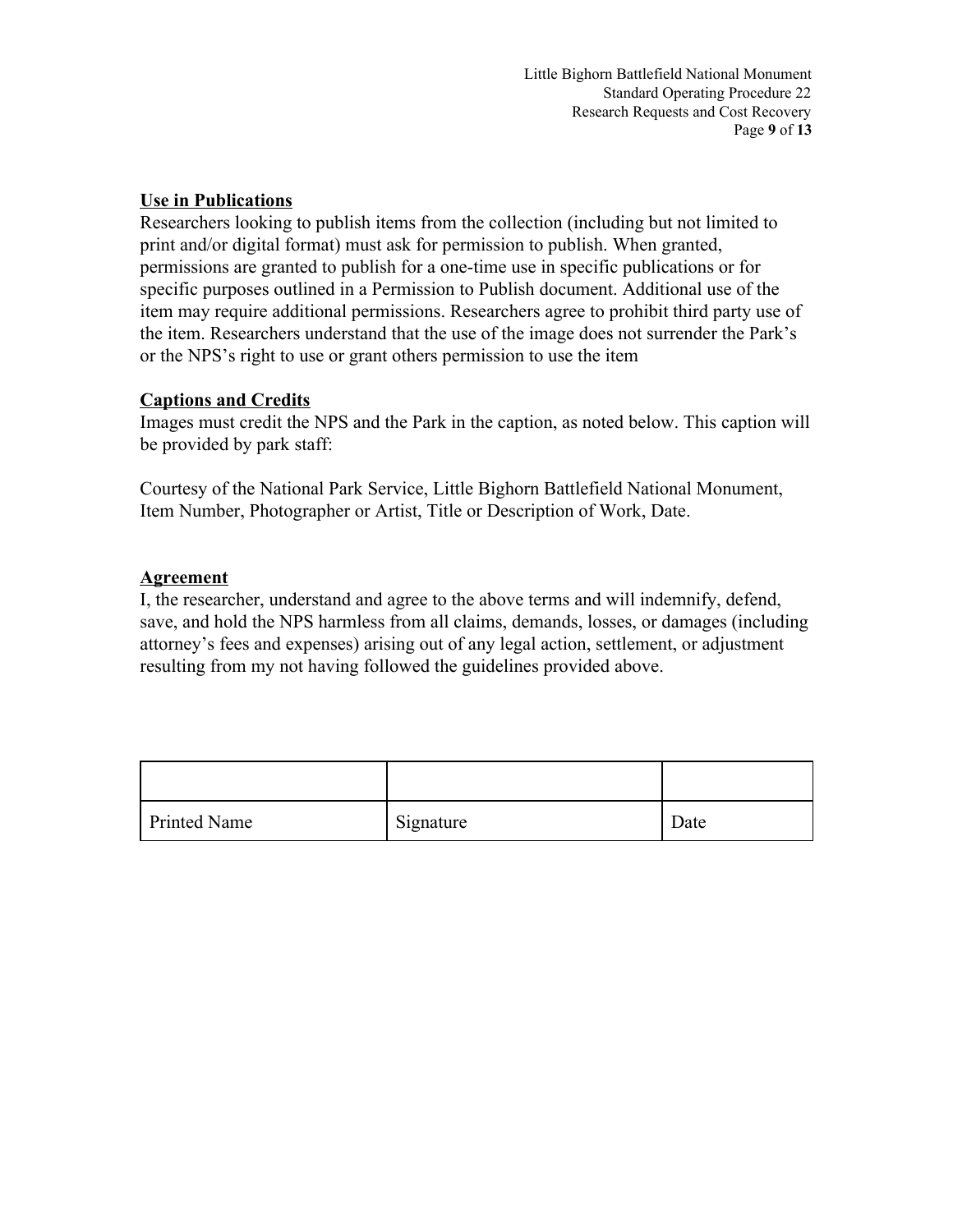Page **10** of **13**  Little Bighorn Battlefield National Monument Standard Operating Procedure 22 Research Requests and Cost Recovery

## **LITTLE BIGHORN BATTLEFIELD NATIONAL MONUMENT COST RECOVERY AGREEMENT**

| Name | Date |
|------|------|
|      |      |
|      |      |

Email

| <b>Item Number</b> | <b>Item Description</b> | <b>Special Instructions (including citations)</b> |
|--------------------|-------------------------|---------------------------------------------------|
|                    |                         |                                                   |
|                    |                         |                                                   |
|                    |                         |                                                   |
|                    |                         |                                                   |
|                    |                         |                                                   |
|                    |                         |                                                   |
|                    |                         |                                                   |
|                    |                         |                                                   |
|                    |                         |                                                   |
|                    |                         |                                                   |

| Hourly fee (as outlined in Cost Recovery<br>Schedule)<br>hours at \$35.00 per hour<br>(Minimum 1 hour, charged by the hour) | S |
|-----------------------------------------------------------------------------------------------------------------------------|---|
| Other Fees (as applicable)                                                                                                  |   |
| Order total                                                                                                                 |   |

### **NOTICE: COPYRIGHT RESTRICTIONS**

The copyright law of the United States (Title 17, U.S.C.) governs the making of photocopies or other reproductions of copyrighted material.

Under certain conditions specified in the law, libraries and archives are authorized to furnish a photocopy or other reproduction. One of these specified conditions is that the photocopy or reproduction is not to be "used for any purpose other than private study, scholarship, or research." If a user makes a request for, or later uses, a photocopy or reproduction in excess of "fair use," that user, not the National Park Service, may be liable for copyright infringement. The National Park Service reserves the right to refuse to fill a request if, in its judgment, fulfillment of the order would involve violation of copyright law. The researcher must obtain permission to publish, exhibit, perform, reproduce, prepare derivative works

from, sell or otherwise distribute the item from the holder of the original copyright. The holder of the original copyright isn't necessarily the National Park Service. The National Park Service possesses physical property rights through ownership of the materials; however, copyright often resides with the individual or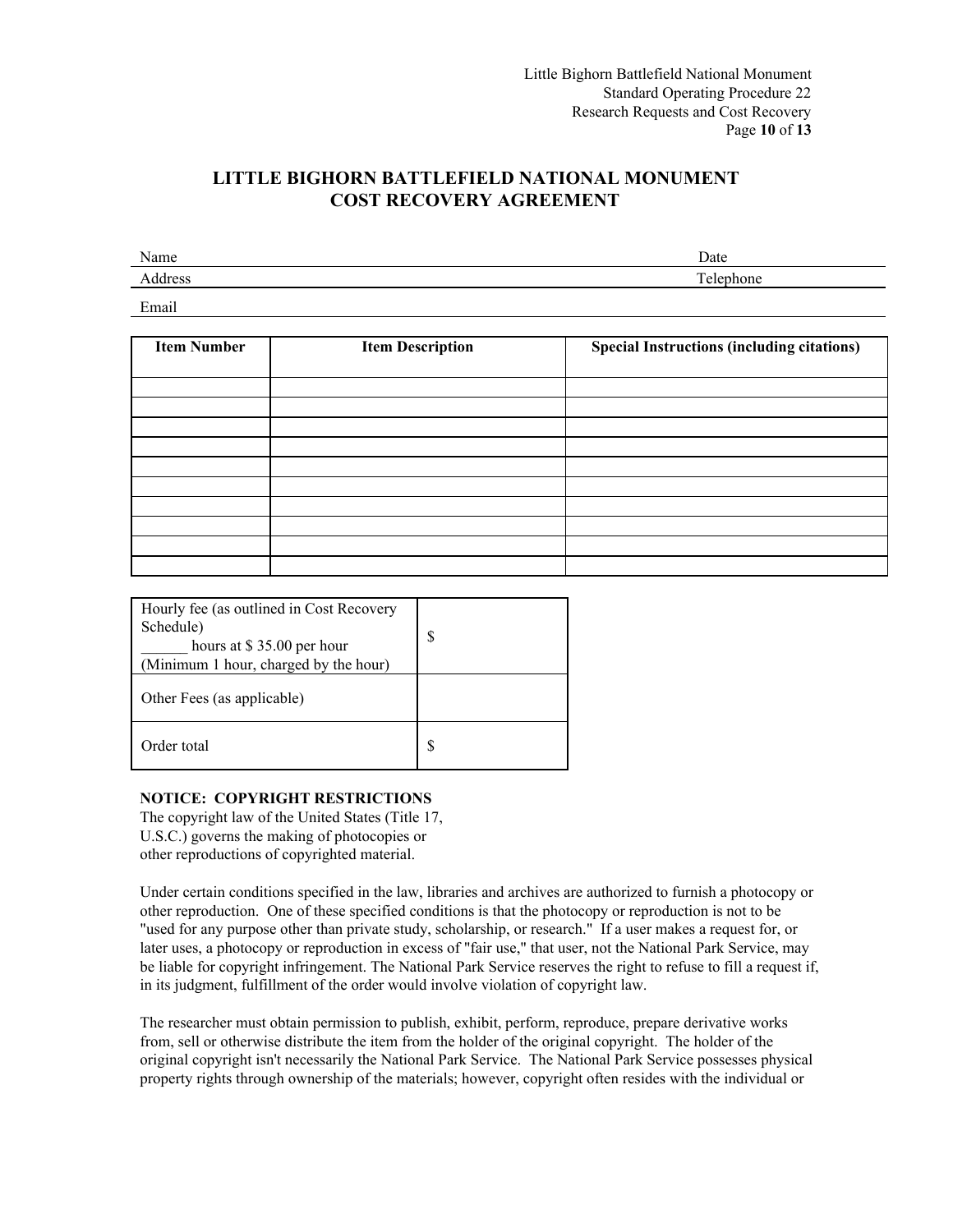corporate body responsible for the materials, or with the estate. Permission to reproduce or publish from these collections must be secured by the researcher from the copyright holders.

**I, the researcher, assume all responsibility for respecting the provisions of the copyright law of the United States (Title 17, USC). I am aware of the regulations regarding the use of the collections as outlined in the Research Request policy and agree to abide by them. I agree to purchase the items listed on this form, including paying for additional fees that may be needed prior to processing the order.** 

| <b>Printed Name</b> | Signature | Date |
|---------------------|-----------|------|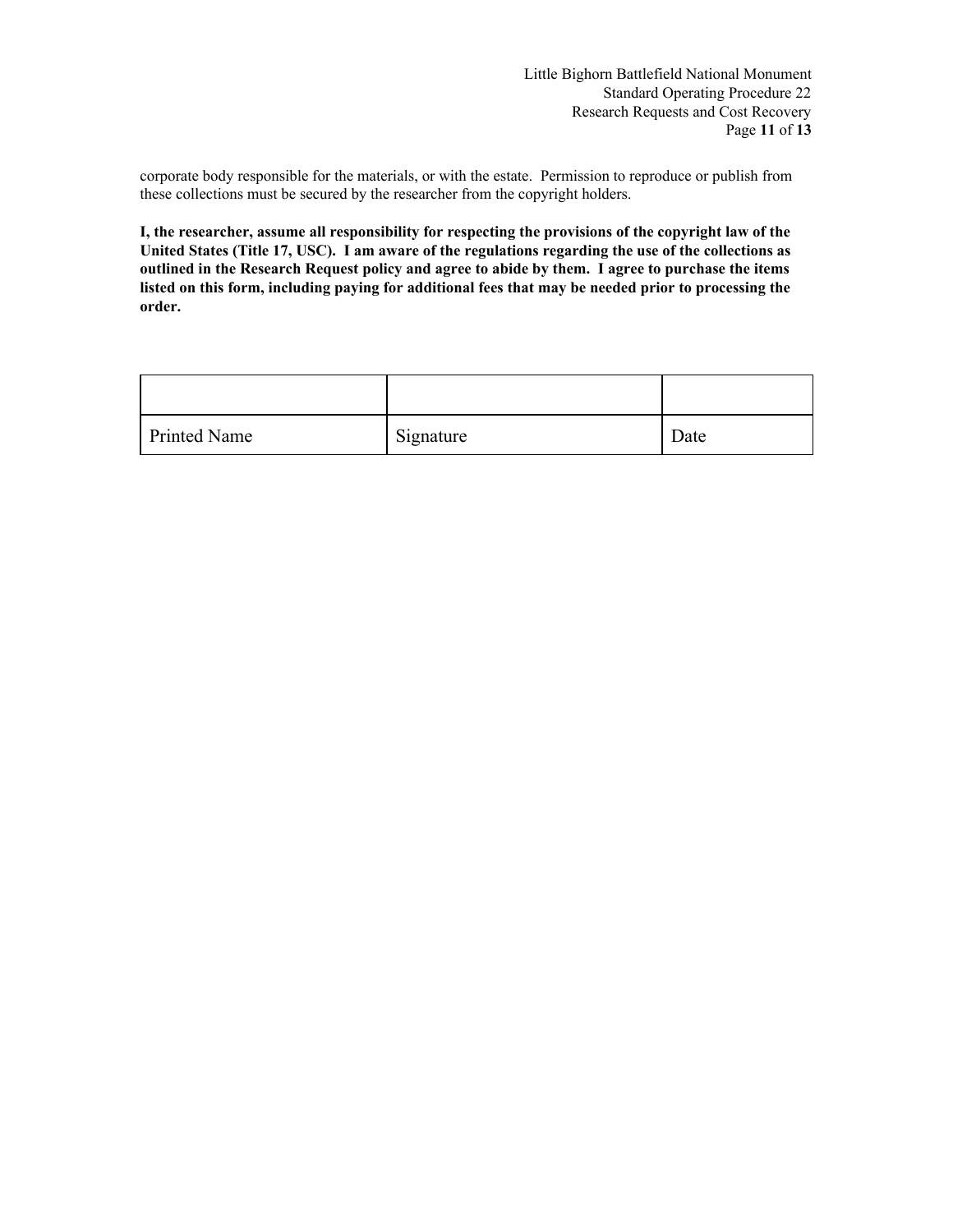Page **12** of **13**  Little Bighorn Battlefield National Monument Standard Operating Procedure 22 Research Requests and Cost Recovery

#### **WESTERN ARCHEOLOGICAL CONSERVATION CENTER COST RECOVERY - EXAMPLE**